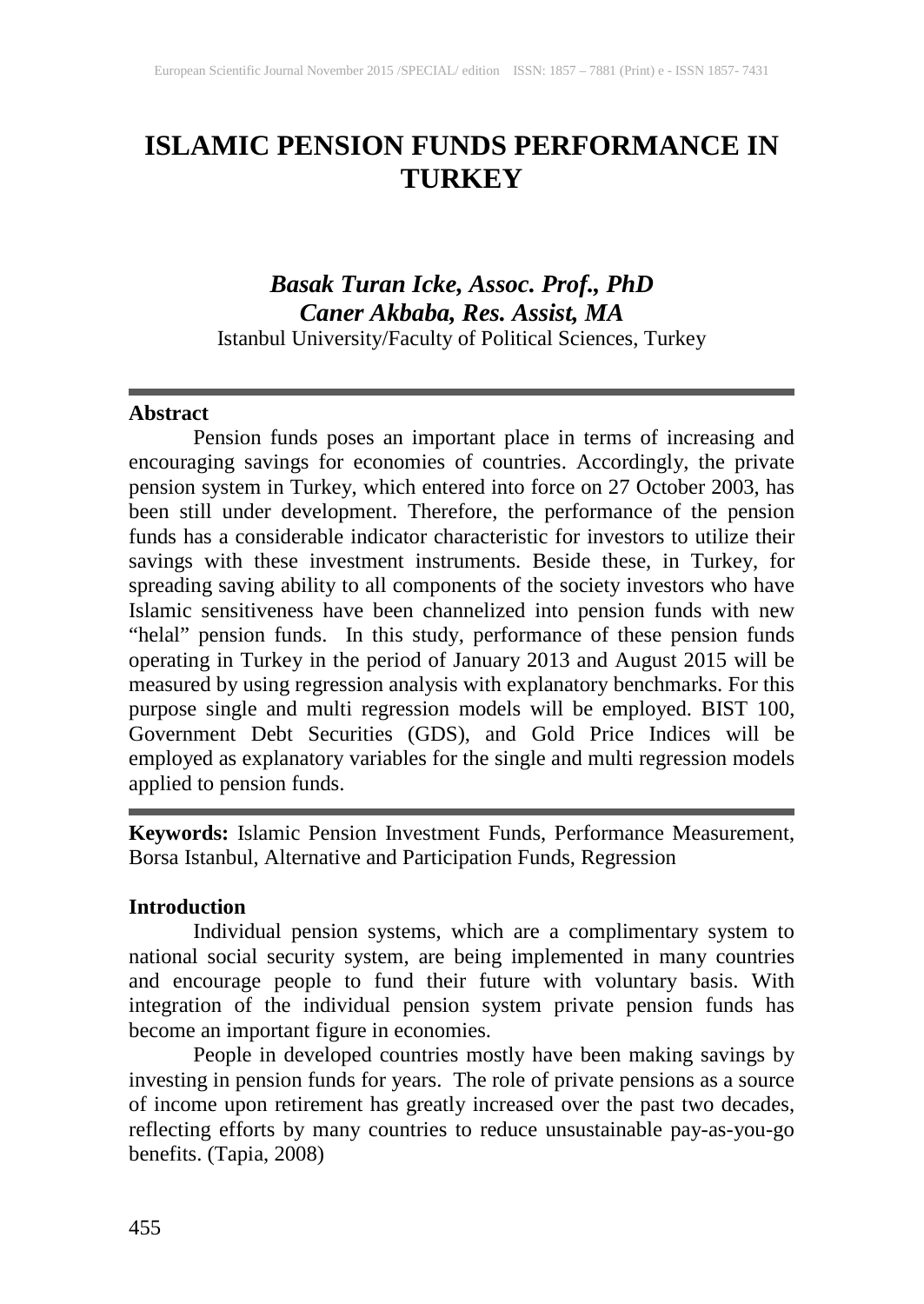Especially in OECD countries Pension funds' assets in 2014 top USD 25 trillion. Almost of the OECD countries, pension funds' assets had increased between the end of 2013 and the end of 2014. The greatest growths are found in Estonia, Korea, Luxembourg and Turkey where pension funds' assets increased by more than 20%, compared to their levels between 2014 and 2013. (OECD, 2015)

Pension fund assets showed an average annual growth rate of 8.2% between period of 2009-2013. The five biggest countries in the OECD area in terms of pension funds' assets were the United States, the United Kingdom, Australia, Canada and the Netherlands, altogether totaling USD 21.7 trillion or more than 85% of OECD pension funds' assets. The OECD weighted average asset-to-GDP ratio extended to 86.0%. In United States asset-to-GDP ratio was 84.6% whereas in Turkey this ratio was only 2% at the end of 2014. Pension funds in all the OECD countries offered positive real returns to the investors between December 2013 and December 2014, with an OECD weighted average at 4.5 %. (OECD, 2015)

The first legal regulation of the Turkish Individual Pension Law was completed in 1999 but the official publication was made in 2001 with the "Private Pension Savings and Investment System Law". On 27 October 2003, after the four-year preparation period individual pension system has been engaged in practice with 11 pension companies.

At the end of 2014, there are 19 pension companies and numbers of contracts reached to 5,807,319. The number of participants has grown around 23% and exceeded 5 million when compared to the end of the 2013. In the same period the total net asset value of the funds have been increased 38% surpassed USD 14 billion. Because Islamic Pension funds are in the core of our study, it is needed to give some details about these funds in Turkey. As of December 31, 2014, there are 24 interest – free pension mutual funds with a designation of "Alternative" and "Participation" in their titles, namely 12 in the flexible fund group, 3 in stocks, 2 in precious metals and 7 in standard fund groups. (PMC, 2014)

Fund performance contains various meanings and prominence for both investors and professionals for deciding invest or not to invest funds. Asset management companies are also evaluating the performance of the funds that they manage according to the comparison criteria and comparing the performance of other funds to get an idea on their achievements. Due to these reasons it is required to determine whether funds are managed successfully or not. Conclusively, whether funds are managed well or not can be understood by measuring the performance of funds (Korkmaz and Uygurturk, 2008, p. 115).

In finance literature, many studies have been made for measuring portfolio performance and these studies go back to 1960s. Sharpe (1966)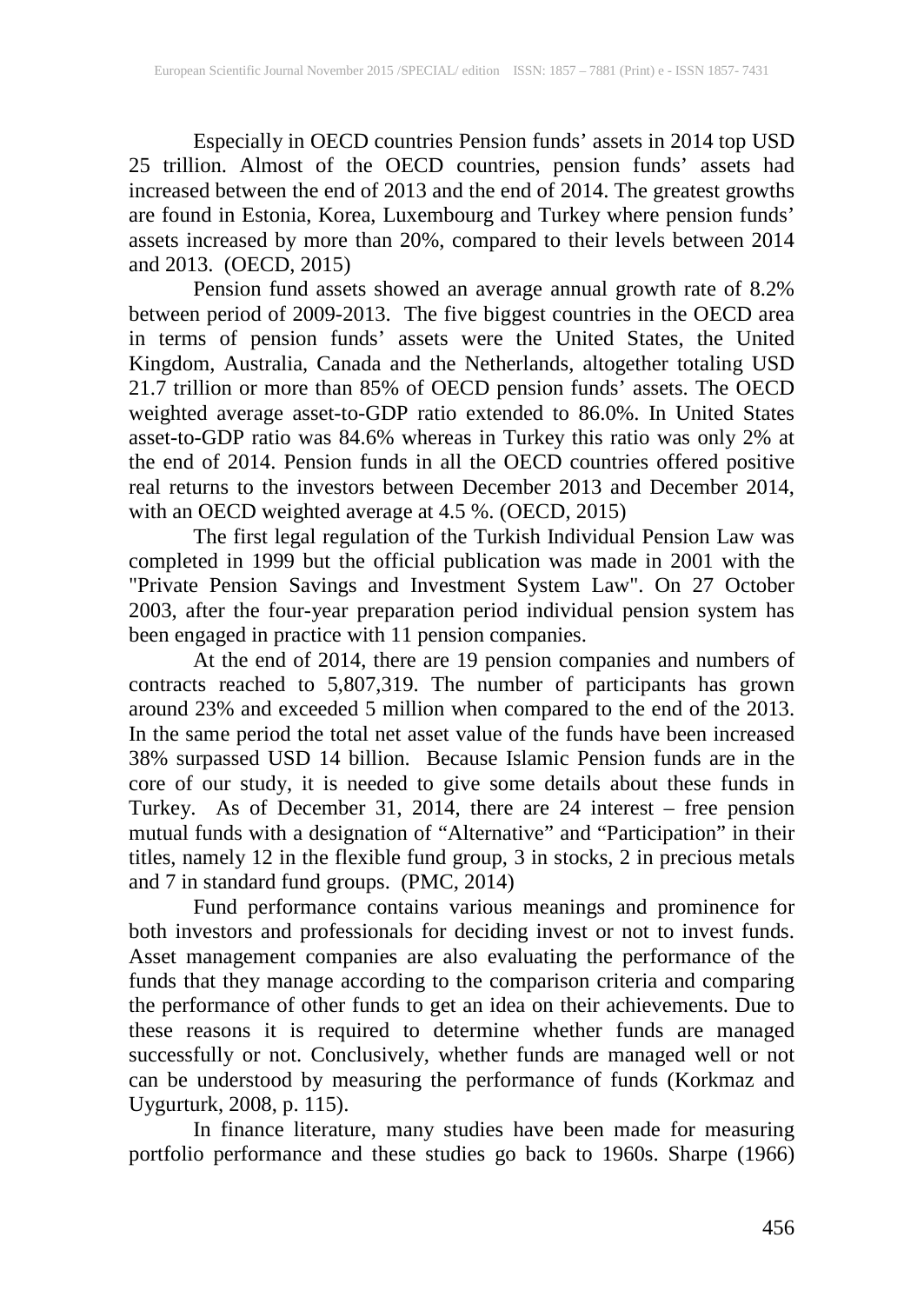analyzed performance of 34 mutual funds according to Sharpe Ratio and Treynor Index and he found that majority of these funds did not have better performance than Dow Jones index.

Jensen (1968) examined the performance of 115 mutual funds between the years 1945-1964. In his study Jensen tried to measure selective ability of fund managers with "Jensen's alpha" and he found that managers did not demonstrate any superior performance.

McDonald (1973) calculate monthly returns of mutual funds in the period of the years between 1964-1969 by using Sharpe, Treynor and Jensen criteria and also investigates the relationship between the returns and objectives of the funds. Finally, he found there is a positive relationship between return of the funds and their level of risk.

There are also some other studies on mutual funds performances: Blake, et. al. (1993), Simons (1998), and Detzler (1999) compare the performance of mutual funds with some benchmarks, in general, they found that mutual funds did not show better performance rather than benchmarks.

Thomas et al. (2014) analyzed pension funds in 34 OECD countries from 2000 to 2010 by using panel data analysis, they estimated the impact of pension fund assets invested in stocks and they asserted that the existence of pension funds in the stock markets is beneficial to the financial markets of OECD economies, because they found negative relationship between stock market volatility and presence of pension funds in financial markets.

In Turkey, there are some studies related with portfolio performances: Gürsoy and Erzurumlu (2001), measure mutual funds performances in Turkey they found that performance of mutual funds lagged behind the benchmarks.

Beside studies based on mutual fund performances there are also studies that analyzed pension funds performances in Turkey; Korkmaz and Uygurtürk (2007) tried to measure performances of 46 funds operating between January 2004 and June 2006. Their study proves that whereas funds were successful in uni- and bivariate analysis, funds were not so successful with three variable analysis. Also they asserted that funds performances declined with the increase in the numbers of variables with their analysis.

In another study Korkmaz and Uygurtürk (2008) compared the performances of mutual and pension funds with measuring timing ability of fund managers. In this study it is asserted that pension funds have better performance rather than mutual funds. In addition in this study no mutual fund can show any timing ability, only one pension fund show timing ability in analysis period.

Alptekin and Şıklar (2009) examined the performance of the pension funds from January 2007 to December 2008 by TOPSIS method, which is a multi-criteria decision-making method. At the end of the study funds were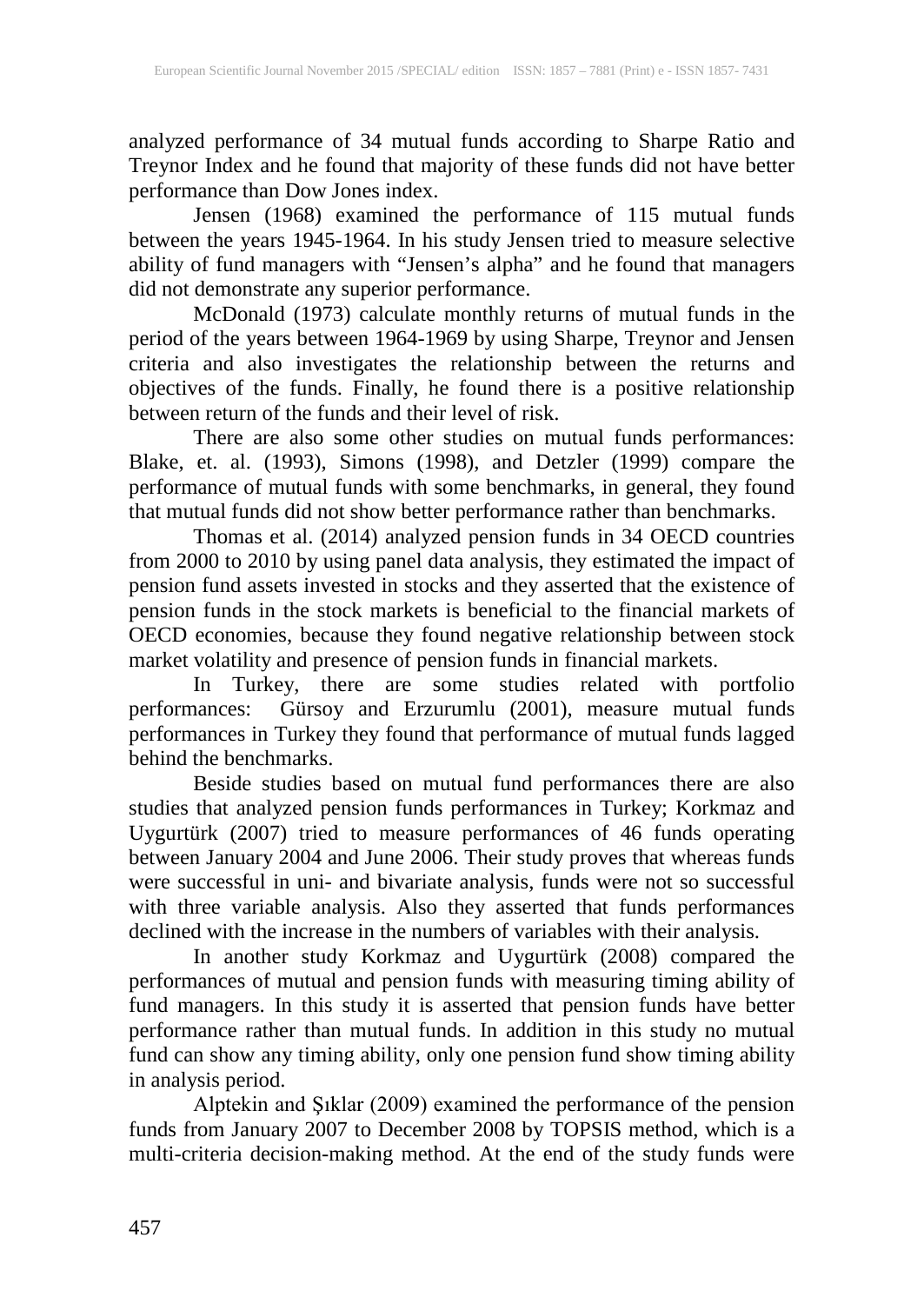arranged according to their performances.

Kurtaran and Kurtaran (2010) aimed to measure performance of stock growth pension mutual funds with various criteria in the period of December 2003 and December 2006. They asserted that analysis on pension funds performance in Turkey do not give any statistically significant result.

Açıkgöz et al. (2015), analyzed the relationship between the real growth rate of the stock pension mutual funds that have been involved in the individual pension system and the variables such as the number of fund participants, the real fund returns, fund operating expenses and share of fund assets to the total assets of the funds with panel data methodology, they used monthly data cover the period of January 2006 – September 2013. They found that whereas growth of the funds has positive relationship with group share of funds assets and number of participants in relevant fund, there is an inverse relationship between growth of funds and real return of the funds. On the other hand they did not find any relationship between growth of funds and fund operating expenses.

Gökçen and Yalçın (2015) examined Turkish pension funds in the period of 2004 – 2011 they found that pension funds in Turkey shows poor performance and they explain this situation with herding behavior among managers' asset allocation decisions.

In this study, performance of these pension funds operating in Turkey in the period of January 2013 and August 2015 will be measured by using regression analysis with explanatory benchmarks. For this purpose single and multi regression models will be employed. BIST 100, Government Debt Securities (GDS), and Gold Price Indices will be employed as explanatory variables for the single and multi regression models applied to pension funds.

# **Data And Methodology Data**

In our study we aimed to measure the Islamic Pension funds, which have been operated in Turkey since 2013. The funds, which are designated as "alternative" and "participation" in their titles are accepted interest-free pension mutual funds and suitable for Islamic requirements in finance industry. We include 31 Interest-free pension funds, which have operated in the period of 2013 and 2015 into our analysis. We calculate the weekly returns of these pension funds by following formula. Data for calculating weekly returns of the funds were obtained from Capital Markets Board of Turkey. (CMB, 2015)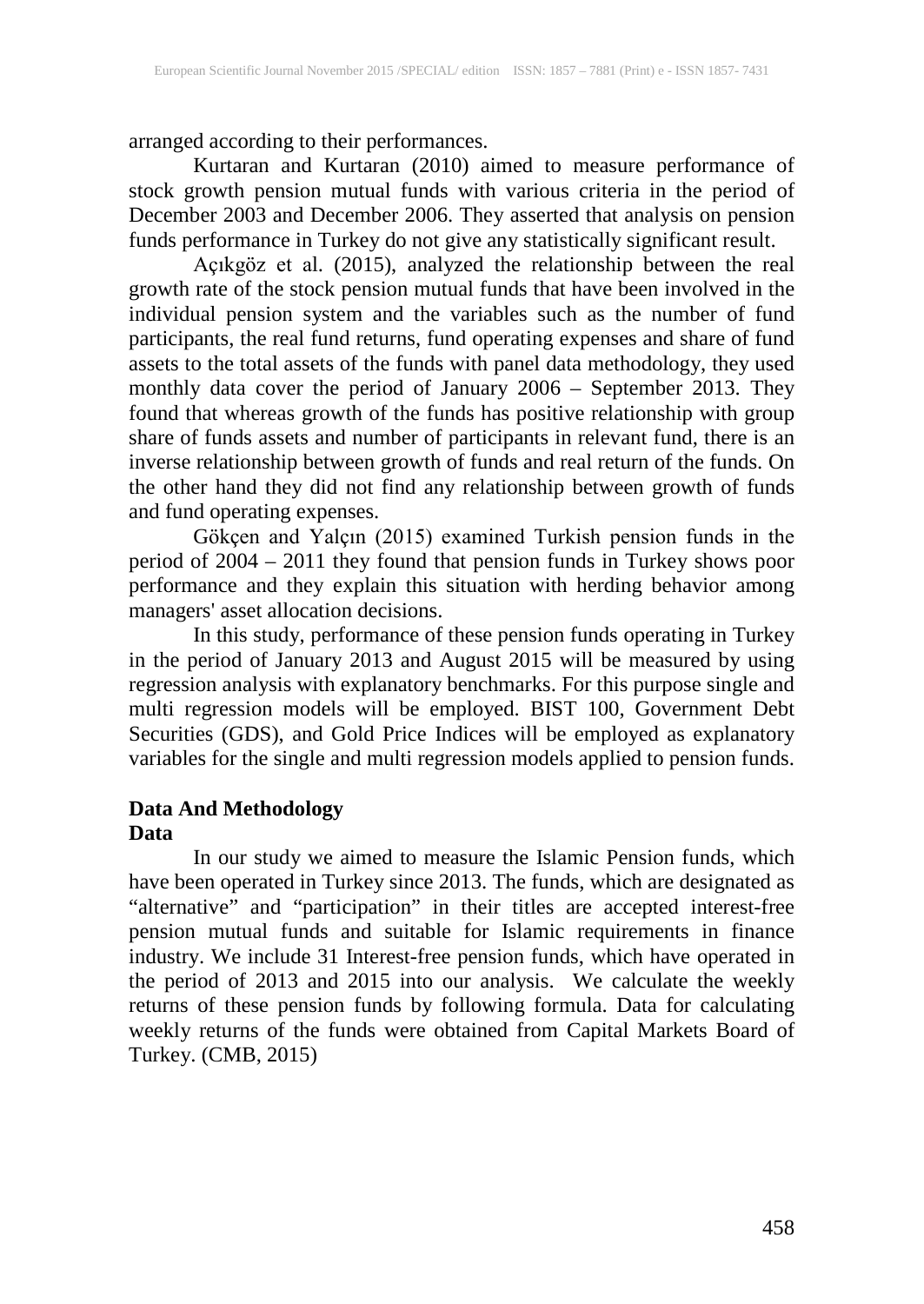| $\mathbf{R}_{i}$ | $=$ | $(R_t - R_{t-1})/R_{t-1}$                 | $\left(1\right)$ |
|------------------|-----|-------------------------------------------|------------------|
| $R_i$            | $=$ | weekly returns of pension fund i          |                  |
| R,               | $=$ | weekend price of fund i in the period t   |                  |
| $R_{t-1}$        | $=$ | weekend price of fund i in the period t-1 |                  |

#### **Variables**

In our study, in order to explain the performance of the pension funds we use some explanatory variables by taking into consideration the portfolio structure of the pension funds these are Borsa Istanbul 100 index (BIST 100), Turkey Government Zero Coupon 3 year yield (Risk Free Rate) that is accepted as risk free rate and Gold Mining Price Index (GOLD Index). We obtain index data from Thomsonreuters.com.

We also calculate these indexes weekly return by following formula:

| $R_i$         | $=$ | $(R_t - R_{t-1})/R_{t-1}$                  | (2) |
|---------------|-----|--------------------------------------------|-----|
| $R_i$         | $=$ | weekly returns of index i                  |     |
| $R_{t}$       | $=$ | weekend price of index i in the period t   |     |
| $\rm R_{t-1}$ | $=$ | weekend price of index i in the period t-1 |     |

#### **Methodolgy**

In this study in order to explain the performances of pension funds we employ regression analysis between variables. In our study, three different regression analysis is performed for pension funds. First regression analysis is applied between weekly return of fund *i* and BIST 100. Second analysis is performed between fund *i* with BIST 100 and Risk Free Rate. Finally, third regression is realized between fund *i* with BIST 100, Risk Free Rate and GOLD Index.

| $RFUND_{it}$       | $= \alpha_i + \beta \times BIST100_t + \mu$                                                                   |     |
|--------------------|---------------------------------------------------------------------------------------------------------------|-----|
| RFUND <sub>i</sub> | $a_i + \beta_1 \times BIST100_t + \beta_2 \times Risk$ Free Rate <sub>t</sub> + $\mu$                         | (4) |
| $RFUND_i$          | $a_i + \beta_1 \times BIST100_t + \beta_2 \times Risk$ Free Rate <sub>t</sub> + $\beta_3 \times GOLD_t + \mu$ | (5) |

#### **Findings**

#### **Unit Root Test**

Since the model estimated with non-stationary time series causes spurious regression problems, the results obtained do not reflect the real relationship between variables. Therefore, in this study in order to be sure that the time series are stationary or non-stationary unit root test is performed. One of the unit root tests is Augmented Dickey–Fuller (1981) that is used for examining the time series stationary in this study.

Dickey-Fuller (DF) test is performed on the basis of three regression equation:

| None trend and intercept | $\Delta Y_t = \gamma Y_{t-1} + \mu_t$                          |
|--------------------------|----------------------------------------------------------------|
| Intercept                | $\Delta Y_{t} = \alpha_0 + \gamma Y_{t-1} + \mu_t$             |
| Tend and intercept       | $\Delta Y_t = \alpha_0 + \alpha_{1t} + \gamma Y_{t-1} + \mu_t$ |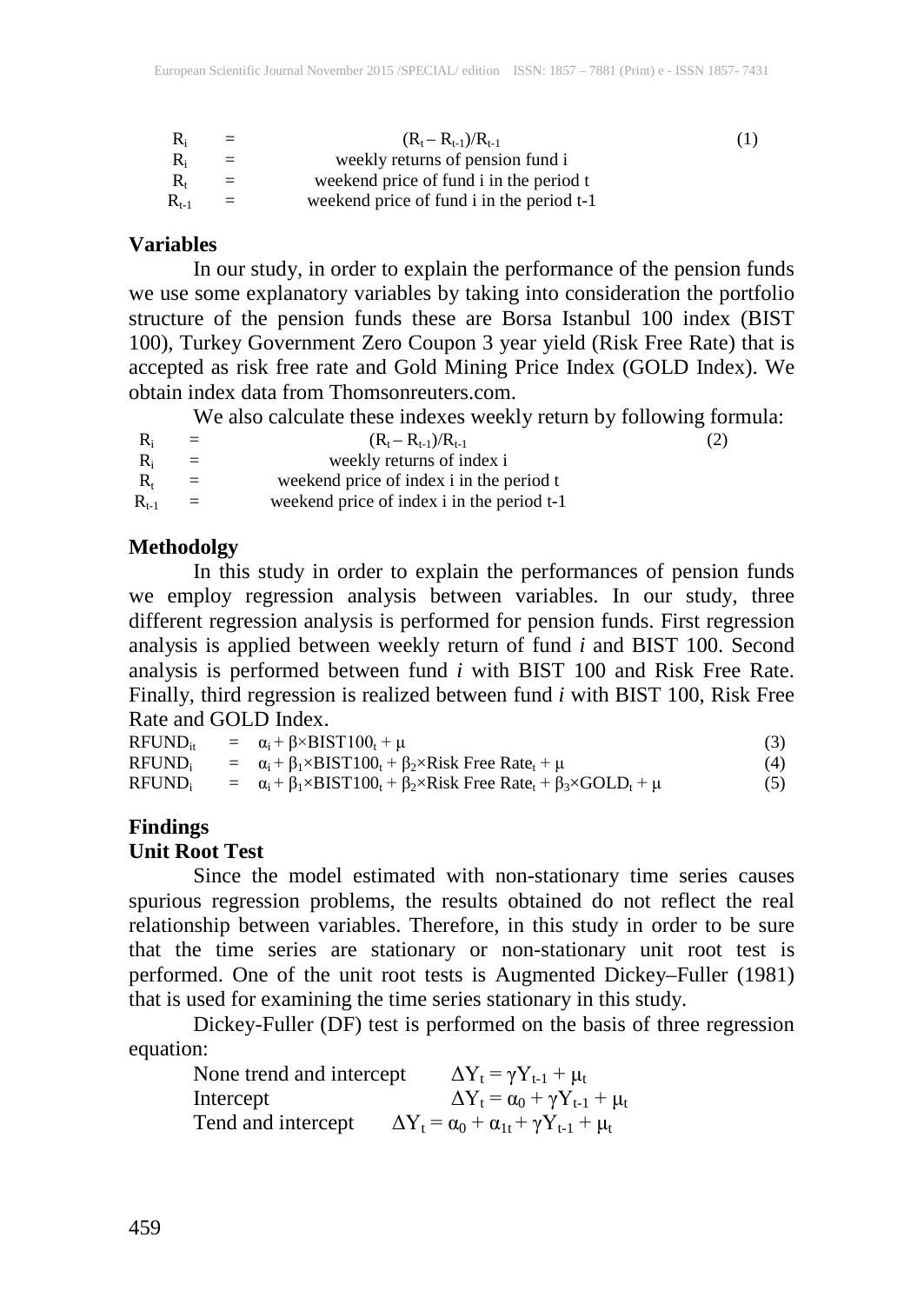#### In unit root test we test the hypothesis  $H_0$ : Data is stationary and  $H_1$ : Data is not stationary. Unit root results of our study are presented in table Table 1: Unit Root Test Results

| $\bf CO$     | PENSION FUND                                                    |                          | <b>McKinnon Critical</b> |                          |                          |
|--------------|-----------------------------------------------------------------|--------------------------|--------------------------|--------------------------|--------------------------|
| DE           |                                                                 |                          |                          | <b>Values</b>            |                          |
|              |                                                                 | ics                      | $1\%$                    | 5%                       | 10%                      |
| <b>AER</b>   | ANADOLU HAYAT EMEKLİLİK A.Ş. ALTERNATIVE                        |                          |                          |                          |                          |
|              | <b>CONTRIBUTION PMF</b>                                         | 3.2426                   | 2.58                     | 1.94                     | 1.61                     |
|              |                                                                 | $2*$                     | 5050                     | 3612                     | 4897                     |
| AG           | ASYA EMEKLİLİK VE HAYAT A.Ş. GOLD                               |                          | $\overline{\phantom{a}}$ |                          |                          |
| A            | PARTICIPATION PMF                                               | 8.7949                   | 2.58                     | 1.94                     | 1.61                     |
|              |                                                                 | 86*                      | 4539                     | 3540                     | 4941                     |
| AG           | ASYA EMEKLİLİK VE HAYAT A.Ş. GROWTH                             |                          |                          |                          |                          |
| B            | PARTICIPATION FLEXIBLE PMF                                      | 15.939                   | 2.58                     | 1.94                     | 1.61                     |
|              |                                                                 | $62*$                    | 1951                     | 3175                     | 5168                     |
| AG           | ASYA EMEKLİLİK VE HAYAT A.Ş. PARTICIPATION                      |                          |                          |                          |                          |
| D            | <b>STANDARD PMF</b>                                             | 2.7610                   | 2.58                     | 1.94                     | 1.61                     |
|              |                                                                 | 49*                      | 5587                     | 3688                     | 4850                     |
| AG           | ANADOLU HAYAT EMEKLİLİK A.Ş. ALTERNATİVE                        |                          |                          |                          |                          |
| Ε            | <b>FLEXIBLE INCOME PMF</b>                                      | 11.508                   | 2.58                     | 1.94                     | 1.61                     |
| AG           | ASYA EMEKLİLİK VE HAYAT A.Ş. GROWTH                             | $64*$                    | 1951                     | 3175                     | 5168                     |
| G            | <b>GROUP PARTICIPATION FLEXIBLE PMF</b>                         | 11.088                   | 2.58                     | 1.94                     | 1.61                     |
|              |                                                                 | $02*$                    | 1951                     | 3175                     | 5168                     |
| $\rm{AG}$    | ASYA EMEKLİLİK VE HAYAT A.Ş. STOCK                              |                          |                          |                          |                          |
| H            | PARTICIPATION GROWTH PMF                                        | 12.178                   | 2.58                     | 1.94                     | 1.61                     |
|              |                                                                 | 94*                      | 1951                     | 3175                     | 5168                     |
| AG           | ASYA EMEKLİLİK VE HAYAT A.Ş. FLEXIBLE                           | $\overline{\phantom{a}}$ | $\sim$                   | $\sim$                   | $\overline{\phantom{a}}$ |
| M            | PARTICIPATION PMF                                               | 4.7260                   | 2.58                     | 1.94                     | 1.61                     |
|              |                                                                 | 90*                      | 2204                     | 3210                     | 5145                     |
| AG           | ASYA EMEKLİLİK VE HAYAT A.Ş. ALTERNATIVE                        |                          |                          |                          |                          |
| T            | <b>CONTRIBUTION PMF</b>                                         | 2.2273                   | 2.58                     | 1.94                     | 1.61                     |
|              |                                                                 | $16**$                   | 5587                     | 3688                     | 4850                     |
| GE           | GARANTİ EMEKLİLİK VE HAYAT A.Ş.                                 |                          | $\blacksquare$           |                          |                          |
| A            | ALTERNATIVE FLEXIBLE PMF                                        | 11.456                   | 2.58                     | 1.94                     | 1.61                     |
|              |                                                                 | $26*$                    | 1951                     | 3175                     | 5168                     |
| <b>GES</b>   | GARANTİ EMEKLİLİK VE HAYAT A.Ş.                                 |                          |                          |                          |                          |
|              | ALTERNATIVE STANDARD PMF                                        | 3.0355                   | 2.58                     | 1.94                     | 1.61                     |
|              |                                                                 | 53*                      | 6550                     | 3824                     | 4767                     |
| GH<br>L      | GARANTİ EMEKLİLİK VE HAYAT A.Ş.<br>ALTERNATIVE CONTRIBUTION PMF | 3.6444                   | 2.58                     | 1.94                     | 1.61                     |
|              |                                                                 | $45*$                    | 5050                     | 3612                     | 4897                     |
| <b>HEE</b>   | AXA HAYAT VE EMEKLİLİK A.Ş. ALTERNATIVE                         |                          |                          |                          |                          |
|              | <b>FLEXIBLE GROWTH PMF</b>                                      | 9.0694                   | 2.58                     | 1.94                     | 1.61                     |
|              |                                                                 | 94*                      | 7607                     | 3974                     | 4676                     |
| HER          | AXA HAYAT VE EMEKLİLİK A.Ş. ALTERNATIVE                         | $\overline{\phantom{a}}$ | $\blacksquare$           | $\overline{\phantom{a}}$ | $ \,$                    |
|              | <b>CONTRIBUTION PMF</b>                                         | 6.7315                   | 2.59                     | 1.94                     | 1.61                     |
|              |                                                                 | $50*$                    | 0065                     | 4324                     | 4464                     |
| HH           | HALK HAYAT VE EMEKLİLİK A.Ş. ALTERNATIVE                        |                          |                          |                          |                          |
| $\mathbf{A}$ | <b>CONTRIBUTION PMF</b>                                         | 3.8540                   | 2.59                     | 1.94                     | 1.61                     |
|              |                                                                 | $85*$                    | 1204                     | 4487                     | 4367                     |
| HH           | HALK HAYAT VE EMEKLİLİK A.Ş. STANDARD                           |                          |                          |                          | $\overline{\phantom{0}}$ |
| D            | PARTICIPATION PMF                                               | 4.6487                   | 2.58                     | 1.94                     | 1.61                     |
|              |                                                                 | $11*$                    | 5962                     | 3741                     | 4818                     |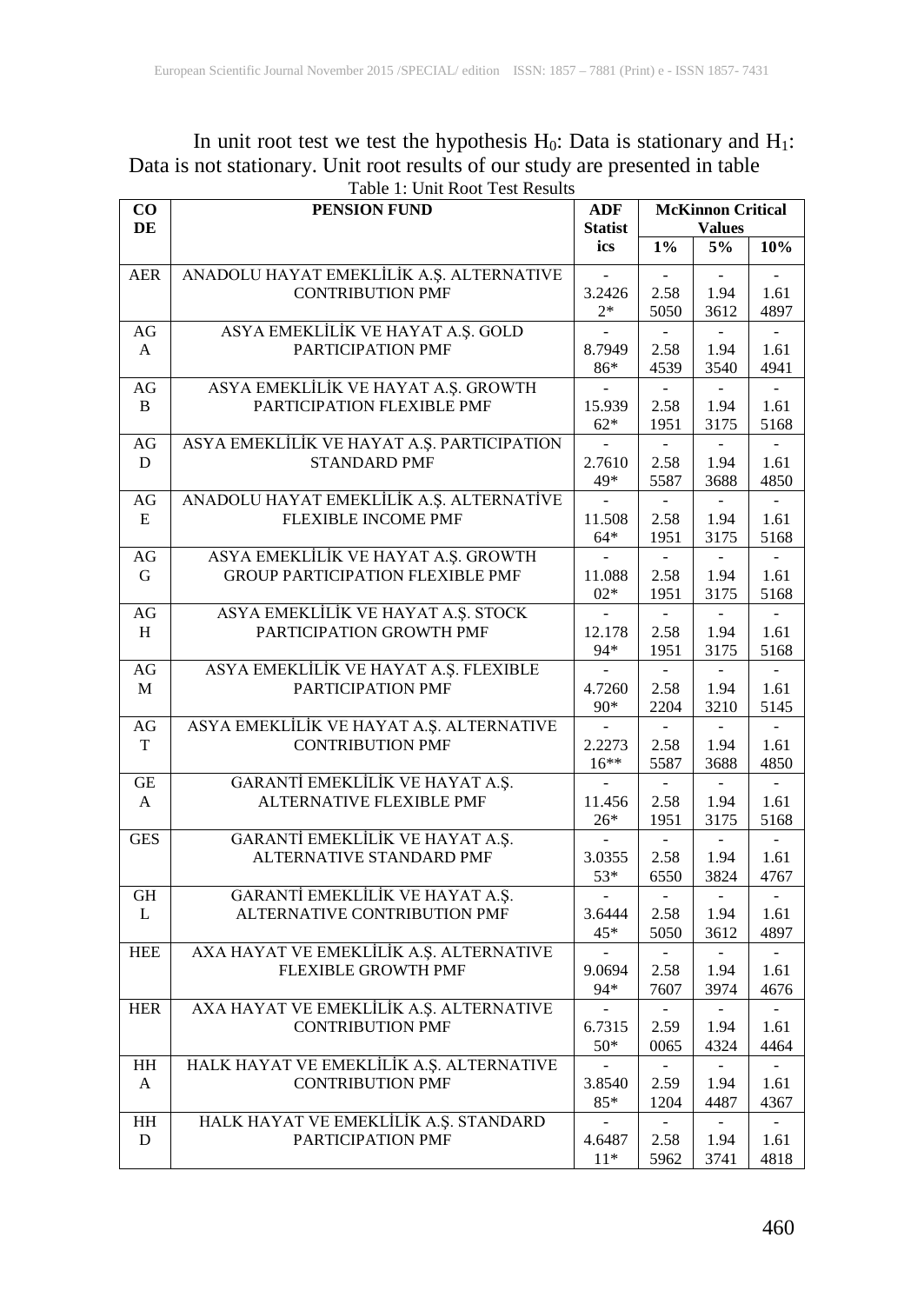| HH              | HALK HAYAT VE EMEKLİLİK A.Ş. STOCK         |                          | $\overline{\phantom{a}}$ | $\blacksquare$           |        |
|-----------------|--------------------------------------------|--------------------------|--------------------------|--------------------------|--------|
| M               | PARTICIPATION PMF                          | 11.188                   | 2.58                     | 1.94                     | 1.61   |
|                 |                                            | $34*$                    | 5587                     | 3688                     | 4850   |
| $\rm{HH}$       | HALK HAYAT VE EMEKLİLİK A.Ş. PARTICIPATION |                          |                          |                          |        |
| $\mathbf N$     | <b>FLEXIBLE PMF</b>                        | 11.078                   | 2.58                     | 1.94                     | 1.61   |
|                 |                                            |                          |                          |                          |        |
|                 |                                            | 44*                      | 5587                     | 3688                     | 4850   |
| KE              | KATILIM EMEKLİLİK VE HAYAT A.Ş.            |                          |                          |                          |        |
| A               | ALTERNATIVE CONTRIBUTION PMF               | 3.8273                   | 2.60                     | 1.94                     | 1.61   |
|                 |                                            | $62*$                    | 7686                     | 6878                     | 2999   |
| <b>KEB</b>      | KATILIM EMEKLİLİK VE HAYAT A.Ş.            |                          |                          |                          |        |
|                 |                                            |                          |                          |                          |        |
|                 | <b>ALTERNATIVE STANDARD PMF</b>            | 3.2287                   | 2.60                     | 1.94                     | 1.61   |
|                 |                                            | $04*$                    | 3423                     | 6253                     | 3346   |
| <b>KEF</b>      | KATILIM EMEKLİLİK VE HAYAT A.Ş.            |                          | $ \,$                    | $\overline{\phantom{a}}$ |        |
|                 | <b>ALTERNATIVE GOLD PMF</b>                | 6.9253                   | 2.60                     | 1.94                     | 1.61   |
|                 |                                            | $23*$                    | 2794                     | 6161                     | 3398   |
|                 |                                            |                          |                          |                          |        |
| KE              | KATILIM EMEKLİLİK VE HAYAT A.Ş.            |                          |                          |                          |        |
| G               | ALTERNATIVE FLEXIBLE PMF                   | 6.2872                   | 2.60                     | 1.94                     | 1.61   |
|                 |                                            | 44*                      | 2794                     | 6161                     | 3398   |
| KE              | KATILIM EMEKLİLİK VE HAYAT A.Ş.            |                          |                          |                          |        |
|                 | ALTERNATIVE STOCK GROWTH PMF               |                          |                          |                          |        |
| H               |                                            | 7.5108                   | 2.60                     | 1.94                     | 1.61   |
|                 |                                            | $08*$                    | 2794                     | 6161                     | 3398   |
| KE              | KATILIM EMEKLİLİK VE HAYAT A.Ş. GROUP      |                          |                          |                          |        |
| K               | ALTERNATIVE FLEXIBLE PMF                   | 6.8569                   | 2.60                     | 1.94                     | 1.61   |
|                 |                                            | 45*                      | 7686                     | 6878                     | 2999   |
|                 |                                            |                          |                          |                          |        |
| МH              | METLİFE EMEKLİLİK VE HAYAT A.Ş.            |                          |                          |                          |        |
| A               | ALTERNATIVE CONTRIBUTION PMF               | 6.2164                   | 2.59                     | 1.94                     | 1.61   |
|                 |                                            | $51*$                    | 5745                     | 5139                     | 3983   |
| MН              | METLİFE EMEKLİLİK VE HAYAT A.Ş.            |                          |                          |                          |        |
| S.              | <b>ALTERNATIVE STANDARD PMF</b>            | 7.8622                   | 2.59                     | 1.94                     | 1.61   |
|                 |                                            | $12*$                    | 3121                     | 4762                     | 4204   |
|                 |                                            |                          |                          |                          |        |
| <b>VER</b>      | VAKIF EMEKLİLİK A.Ş. ALTERNATIVE           | $\overline{\phantom{a}}$ | $\sim$                   | $\equiv$                 | $\sim$ |
|                 | <b>CONTRIBUTION PMF</b>                    | 10.821                   | 2.58                     | 1.94                     | 1.61   |
|                 |                                            | $73*$                    | 4539                     | 3540                     | 4941   |
| VE              | VAKIF EMEKLİLİK A.Ş. GROUP FLEXIBLE        |                          |                          |                          |        |
| Y               | <b>GROWTH PMF</b>                          | 11.833                   | 2.58                     | 1.94                     | 1.61   |
|                 |                                            |                          |                          |                          |        |
|                 |                                            | $36*$                    | 1951                     | 3175                     | 5168   |
| VG              | VAKIF EMEKLİLİK A.Ş. GELİR AMAÇLI          |                          | $\overline{a}$           |                          |        |
| B               | ALTERNATIVE GOVERNMENT DEBT STANDARD       | 5.3640                   | 2.58                     | 1.94                     | 1.61   |
|                 | PMF                                        | $03*$                    | 5587                     | 3688                     | 4850   |
| ZH              | ZİRAAT HAYAT VE EMEKLİLİK A.Ş.             |                          | $\sim$                   |                          |        |
|                 |                                            |                          |                          |                          |        |
| A               | <b>ALTERNATIVE STANDART PMF</b>            | 11.007                   | 2.58                     | 1.94                     | 1.61   |
|                 |                                            | 53*                      | 1951                     | 3175                     | 5168   |
| ZHT             | ZİRAAT HAYAT VE EMEKLİLİK A.Ş.             |                          |                          |                          |        |
|                 | ALTERNATIVE CONTRIBUTION PMF               | 2.4552                   | 2.58                     | 1.94                     | 1.61   |
|                 |                                            | $46**$                   | 5587                     | 3688                     | 4850   |
|                 |                                            |                          |                          |                          |        |
| <b>BIS</b>      | BORSA ISTANBUL 100 ENDEKSİ                 |                          |                          |                          |        |
| T <sub>10</sub> |                                            | 11.432                   | 2.58                     | 1.94                     | 1.61   |
| $\overline{0}$  |                                            | $35*$                    | 1951                     | 3175                     | 5168   |
| GO              | GOVERNMENT 3 YEAR BOND YIELD               |                          |                          |                          |        |
| VT              |                                            | 11.276                   | 2.58                     | 1.94                     | 1.61   |
|                 |                                            | $17*$                    |                          |                          |        |
|                 |                                            |                          | 2076                     | 3193                     | 5157   |
| GO              | <b>GOLD INDEX</b>                          |                          |                          |                          |        |
| LD              |                                            | 12.693                   | 2.58                     | 1.94                     | 1.61   |
|                 |                                            | $08*$                    | 1951                     | 3175                     | 5168   |
|                 |                                            |                          |                          |                          |        |

\*,\*\* shows series are significant at 1% and 5% level of significance respectively.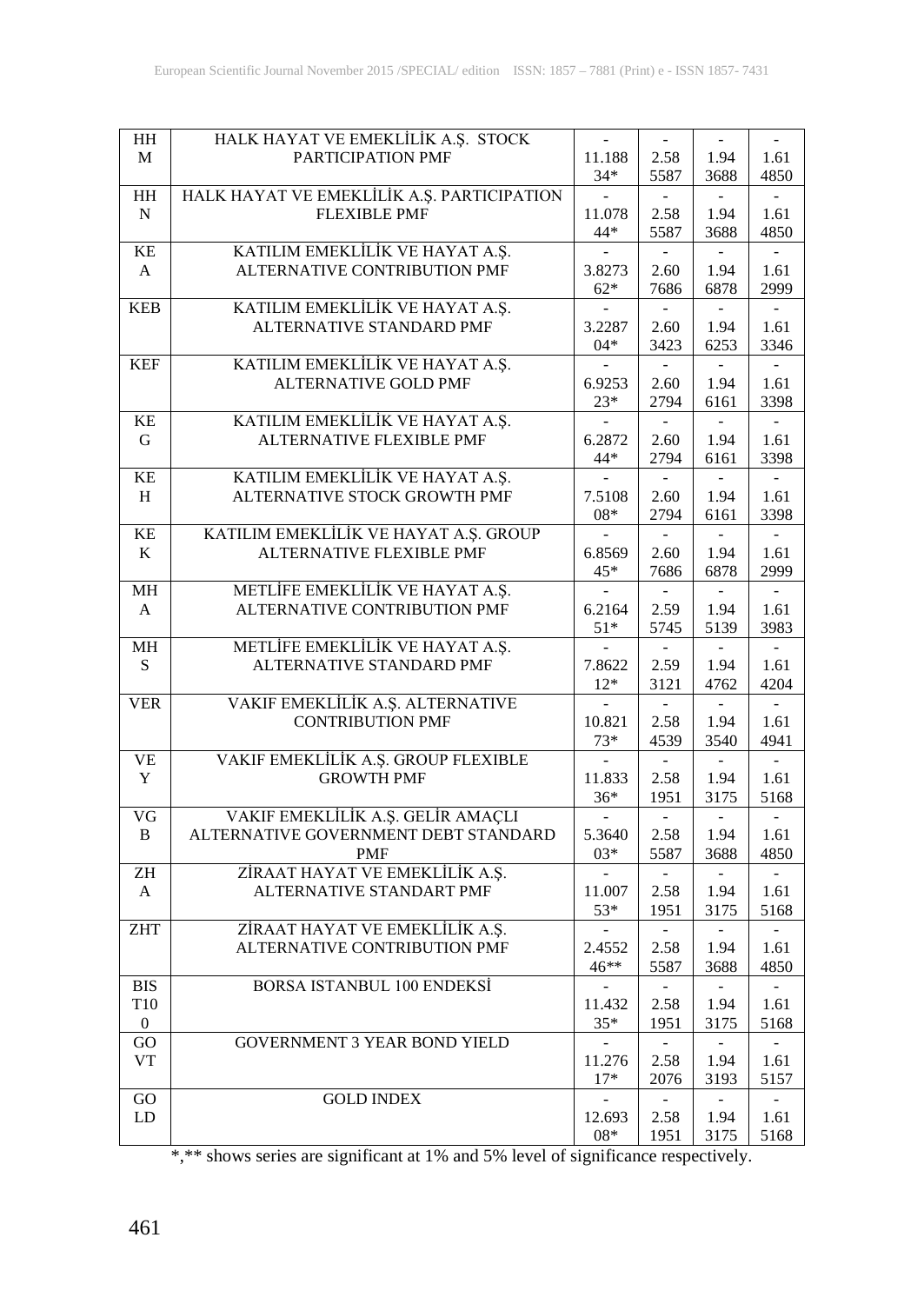As it can be observed in table 1, unit root test shows that all of the series are stationary at 1% level of significance except ZHT, however, it has not a unit root at  $5\%$  level of significance.

#### **Results of Regression Analysis**

Univariate and multivariate regression analysis results of our study are presented in table 2,3, and 4. Successes of the funds are determined according to  $\alpha$  equation from the formula 3,4, and 5. At the end of the analysis funds, which have positive and significant α coefficient, they are accepted successful among other pension funds compared with the benchmark variables

| Code       | <b>BIST 100</b> | Alfa         |
|------------|-----------------|--------------|
| <b>AER</b> | $0.01851***$    | 0.001317*    |
| <b>AGA</b> | $-0.24451*$     | 0.001615     |
| AGB        | $0.117886*$     | 0.001412     |
| <b>AGD</b> | 0.020736**      | $0.001033*$  |
| AGE        | 0.157015*       | $0.001183**$ |
| AGG        | 0.126647*       | $0.001355*$  |
| <b>AGH</b> | 0.530542*       | 0.002209     |
| <b>AGM</b> | $0.025525*$     | $0.001249*$  |
| AGT        | 0.016368**      | $0.001259*$  |
| <b>GEA</b> | $0.16913*$      | $0.000967**$ |
| <b>GES</b> | 0.004105        | $0.001245*$  |
| <b>GHL</b> | 0.026885**      | $0.001252*$  |
| <b>HEE</b> | 0.132488*       | $0.001401**$ |
| <b>HER</b> | 0.028268        | 0.001828*    |
| <b>HHA</b> | 0.038992*       | 0.001863*    |
| <b>HHD</b> | 0.012599        | $0.001172*$  |
| <b>HHM</b> | 0.536494*       | 0.001042     |
| <b>HHN</b> | $0.201056*$     | 0.000986     |
| <b>KEA</b> | 0.014793**      | 0.001783*    |
| <b>KEB</b> | 0.005927        | 0.001549*    |
| <b>KEF</b> | $-0.15252$      | 0.004016     |
| <b>KEG</b> | 0.073379*       | $0.001227**$ |
| <b>KEH</b> | 0.387725*       | 0.001232     |
| <b>KEK</b> | 0.082738*       | $0.001885*$  |
| <b>MHA</b> | 0.027346*       | $0.001517*$  |
| <b>MHS</b> | 0.069668*       | 0.001449*    |
| <b>VER</b> | $0.069387*$     | $0.001512*$  |
| <b>VEY</b> | $0.241243*$     | $0.001327**$ |
| <b>VGB</b> | 0.078406*       | $0.001504*$  |
| <b>ZHA</b> | $0.113595*$     | 0.000988**   |
| <b>ZHT</b> | 0.019572**      | $0.001123*$  |

Table 2: Univariate Regression Analysis Results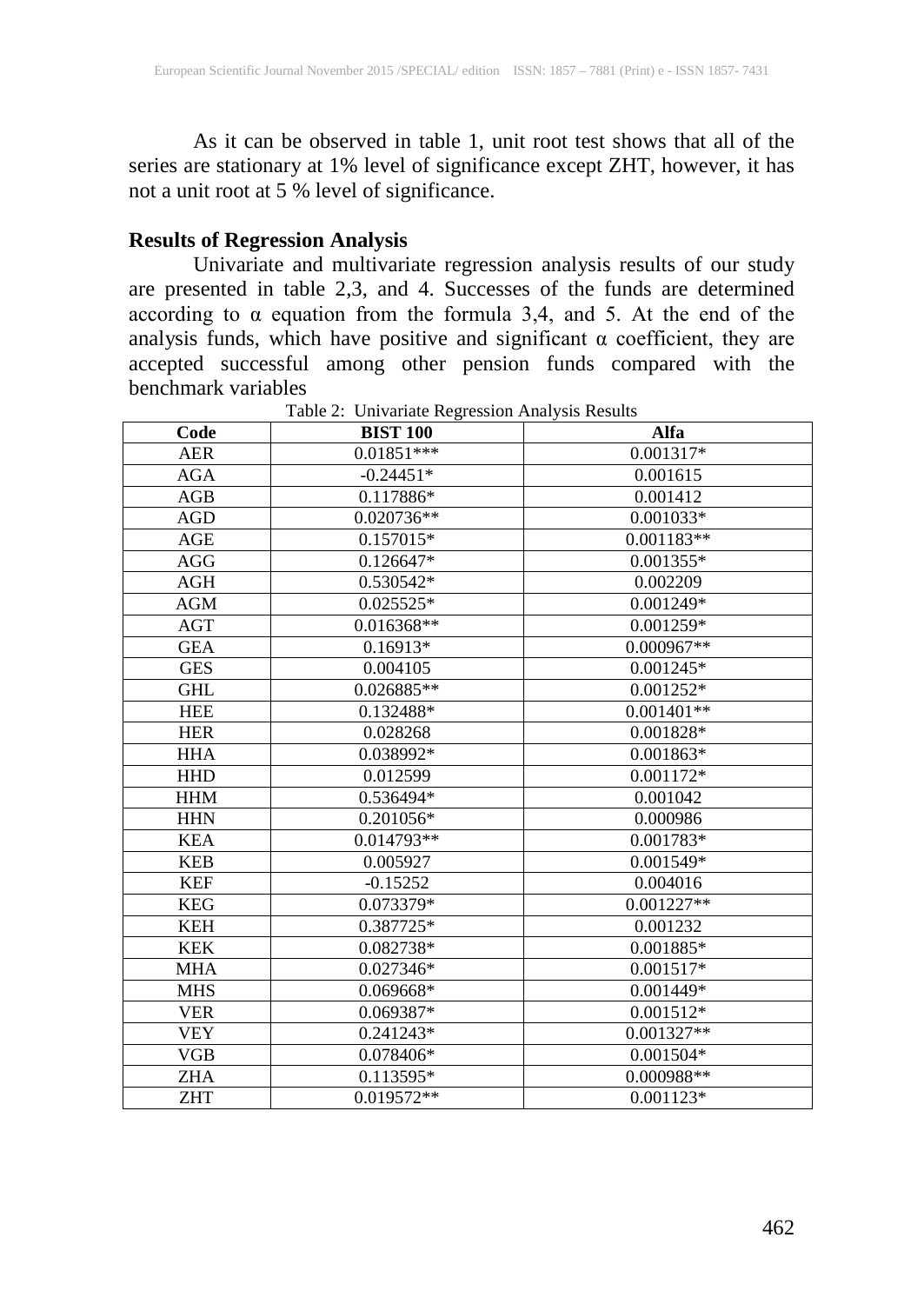| Table 5. Divariane Regression Amarysis Results |                 |                |               |  |  |  |
|------------------------------------------------|-----------------|----------------|---------------|--|--|--|
| Code                                           | <b>BIST 100</b> | <b>GOVT</b>    | Alfa          |  |  |  |
| <b>AER</b>                                     | $-0.021235$     | $-0.021235*$   | $-0.021235*$  |  |  |  |
| <b>AGA</b>                                     | 0.001486        | 56.57048       | 0.001217      |  |  |  |
| AGB                                            | 0.129409*       | 8.046274       | 0.001309      |  |  |  |
| AGD                                            | $-0.005863$     | $-15.54572**$  | $0.001142*$   |  |  |  |
| AGE                                            | 0.150275*       | $-3.432969$    | $0.001141**$  |  |  |  |
| AGG                                            | 0.117782*       | $-4.742617$    | 0.001319*     |  |  |  |
| AGH                                            | 0.528991*       | 1.058865       | 0.002052      |  |  |  |
| <b>AGM</b>                                     | 0.014190        | $-6.873352$    | $0.001267*$   |  |  |  |
| <b>AGT</b>                                     | $-0.016739$     | $-19.34923*$   | 0.001395*     |  |  |  |
| <b>GEA</b>                                     | 0.146823*       | $-14.25316$    | $0.001061**$  |  |  |  |
| <b>GES</b>                                     | $-0.014089$     | $-11.59697*$   | $0.001301*$   |  |  |  |
| <b>GHL</b>                                     | $-0.024027$     | $-29.75580*$   | $0.001461*$   |  |  |  |
| <b>HEE</b>                                     | 0.124866*       | -4.599344      | $0.001419**$  |  |  |  |
| <b>HER</b>                                     | $-0.013377$     | $-25.02859**$  | 0.001971*     |  |  |  |
| <b>HHA</b>                                     | 0.022834*       | $-9.608193$    | 0.001903*     |  |  |  |
| <b>HHD</b>                                     | $-0.047834*$    | $-35.52383*$   | 0.001409*     |  |  |  |
| <b>HHM</b>                                     | 0.464513*       | $-42.31239$    | 0.001324      |  |  |  |
| <b>HHN</b>                                     | 0.156579*       | $-26.14462***$ | 0.001160      |  |  |  |
| <b>KEA</b>                                     | 0.010077        | $-2.600889$    | 0.001799*     |  |  |  |
| <b>KEB</b>                                     | 0.005045        | $-0.511397$    | 0.001552*     |  |  |  |
| <b>KEF</b>                                     | $-0.058340$     | 54.56162       | 0.003678      |  |  |  |
| <b>KEG</b>                                     | 0.083596*       | 5.918926       | $0.001190***$ |  |  |  |
| <b>KEH</b>                                     | 0.468595*       | 46.84839       | 0.000942      |  |  |  |
| <b>KEK</b>                                     | 0.092098*       | 5.161410       | $0.001854*$   |  |  |  |
| <b>MHA</b>                                     | 0.021818        | $-3.229168$    | $0.001531*$   |  |  |  |
| <b>MHS</b>                                     | $0.061741*$     | $-4.672599$    | $0.001471*$   |  |  |  |
| <b>VER</b>                                     | 0.027681        | $-24.37539**$  | 0.001683*     |  |  |  |
| <b>VEY</b>                                     | 0.223234*       | $-10.48343$    | $0.001321***$ |  |  |  |
| VGB                                            | 0.060363*       | $-10.61345***$ | 0.001575*     |  |  |  |
| <b>ZHA</b>                                     | 0.088385*       | $-15.57386***$ | $0.001052**$  |  |  |  |
| <b>ZHT</b>                                     | $-0.017438$     | $-21.63037*$   | 0.001276*     |  |  |  |

Table 3: Bivariate Regression Analysis Results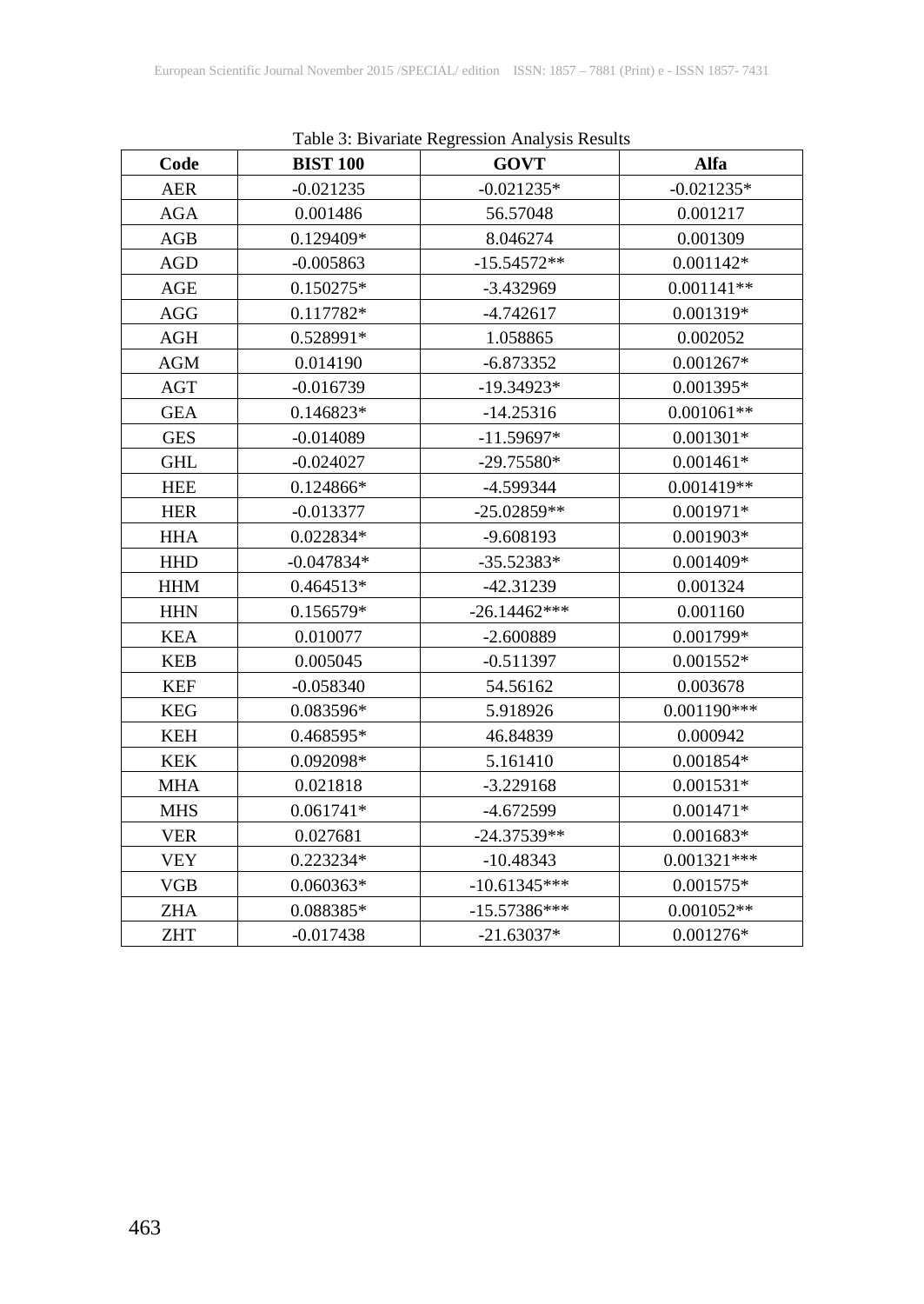| Code       | <b>BIST 100</b> | Tuote il Tince variable respersion i mar pois reservo<br><b>GOVT</b> | <b>GOLD</b>    | Alfa          |
|------------|-----------------|----------------------------------------------------------------------|----------------|---------------|
| <b>AER</b> | $-0.014878$     | $-0.014878*$                                                         | $-0.014878$    | 0.001486*     |
| AGA        | $-0.205967**$   | 54.12397                                                             | 0.066658*      | 0.001161      |
| AGB        | 0.115823**      | 7.572098                                                             | 0.016533       | 0.001336      |
| AGD        | 0.002427        | $-15.19754**$                                                        | $-0.009487***$ | 0.001150*     |
| AGE        | $0.147867*$     | $-3.516996$                                                          | 0.002930       | $0.001146**$  |
| <b>AGG</b> | 0.113490*       | $-4.892421$                                                          | 0.005223       | 0.001328*     |
| AGH        | 0.510786*       | 0.423446                                                             | 0.022154       | 0.002088      |
| <b>AGM</b> | 0.012404        | $-6.935685$                                                          | 0.002173       | 0.001270*     |
| <b>AGT</b> | $-0.009906$     | $-19.06226*$                                                         | $-0.007819***$ | $0.001402*$   |
| <b>GEA</b> | 0.149049*       | $-14.17546$                                                          | $-0.002709$    | $0.001057**$  |
| <b>GES</b> | $-0.014037$     | $-11.59000**$                                                        | $-0.000992$    | $0.001301*$   |
| <b>GHL</b> | $-0.014714$     | $-29.36465*$                                                         | $-0.010657***$ | $-0.010657*$  |
| <b>HEE</b> | 0.128586*       | -4.393636                                                            | $-0.004087$    | $0.001414**$  |
| <b>HER</b> | $-0.021642$     | $-25.74240**$                                                        | 0.007761       | $0.001981*$   |
| <b>HHA</b> | 0.024418***     | $-9.464230$                                                          | $-0.001582$    | 0.001902*     |
| <b>HHD</b> | $-0.044323*$    | $-35.24322*$                                                         | $-0.003668$    | $0.001413*$   |
| <b>HHM</b> | 0.438712*       | -44.37475                                                            | 0.026957       | 0.001294      |
| <b>HHN</b> | 0.147300*       | $-26.88639***$                                                       | 0.009696       | 0.001150      |
| <b>KEA</b> | 0.016283        | $-1.610249$                                                          | $-0.004333$    | 0.001820*     |
| <b>KEB</b> | 0.008370        | $-0.027516$                                                          | $-0.003074$    | 0.001568*     |
| <b>KEF</b> | $-0.217508$     | 31.40328                                                             | 0.147104*      | 0.002900      |
| <b>KEG</b> | 0.089417*       | 6.765831                                                             | $-0.005380$    | $0.001219***$ |
| <b>KEH</b> | 0.512911*       | 53.29625                                                             | $-0.040957$    | 0.001159      |
| <b>KEK</b> | $0.112765*$     | 8.460318                                                             | $-0.014428$    | 0.001925*     |
| MHA        | 0.022319        | $-3.142212$                                                          | $-0.000543$    | $0.001533*$   |
| <b>MHS</b> | 0.068759*       | -3.567549                                                            | $-0.007077$    | 0.001482*     |
| <b>VER</b> | 0.035367        | $-24.05258**$                                                        | $-0.008795$    | $0.001691*$   |
| <b>VEY</b> | 0.217887*       | $-10.67004$                                                          | 0.006506       | $0.001331***$ |
| <b>VGB</b> | 0.058095*       | $-10.79452***$                                                       | 0.002361       | $0.001572*$   |
| <b>ZHA</b> | $0.092656*$     | $-15.42476***$                                                       | $-0.005199$    | $0.001043**$  |
| <b>ZHT</b> | $-0.012462$     | $-21.42138*$                                                         | $-0.005694$    | 0.001280*     |

Table 4: Three-variable Regression Analysis Results

According to the analysis results, significant  $\alpha$  values shows that only 1 of the 31 funds is failed in the given period, that is, 23 funds are successful. In fact, 17 funds are successful at the 1 % level of significance. On the other hand it is also found that adding new variables in to the equation has no effect on the funds performances. Neither sign nor level of significance change has been observed with multi-variate analysis.

#### **Conclusion**

Individual pension system such a system that people make investments on voluntary basis and also encouraged to make savings, increases its prominence in the Turkish financial system day by day. In Turkey because of the demographic structure and some people's religious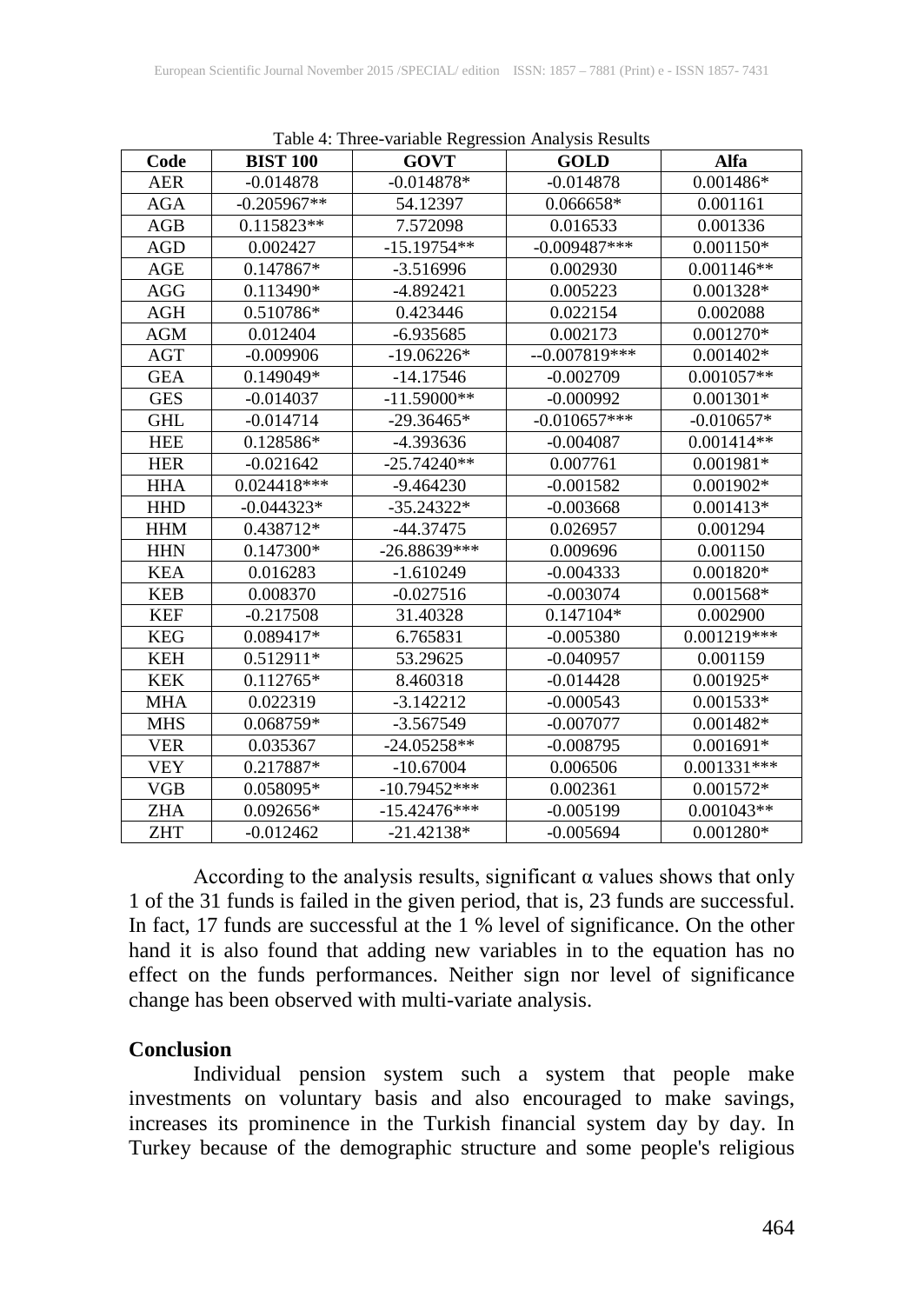sensitivities these people preferred to stay away from the financial markets. In 2013, in order to attract these people in accordance with their sensitiveness government make some amendments and pension fund companies are encouraged to make new interest-free pension funds. These "helal" funds are called as "alternative" and "participation" funds.

In our study, we aimed to analyze performance of these funds whether they provide more returns or not when they are compared with the some benchmarks. For this purpose we obtain weekly data of these funds in the period of 2013 and 2015 from website of Capital Markets Board of Turkey and compared them with three benchmarks; Borsa Istanbul 100 Index, Risk free rate in Turkey (which is yield of 3 year bonds), and Gold Index.

Finally, as a result of the analysis, we find that only 1 fund in 31 funds failed, however, 23 of them performed better than benchmarks in the given period. Therefore, these funds stay as a best investment alternative for people who have religious sensitiveness.

## **References:**

Açıkgöz, Ersin, Hasan Uygurtürk and Turhan Korkmaz (2015), "Analysis of Factors Affecting Growth of Pension Mutual Funds in Turkey", International Journal of Economics and Financial Issues 5(2), 2015: 427-433.

Alptekin, Nesrin, and Emel ŞIKLAR (2009), "Türk Hisse Senedi Emeklilik Yatırım Fonlarının Çok Kriterli Performans Değerlendirmesi: Topsis Metodu", Dumlupınar Üniversitesi Sosyal Bilimler Dergisi No. 25 December 2009: 185-196.

Blake, Christopher R., Edwin J. Elton, and Martin J. Gruber (1993), "The Performance of Bond Mutual Funds", The Journal of Business 66(3) 1993: 371-403.

Capital Markets Board of Turkey,

[http://www.spk.gov.tr/apps/MutualFundsPortfolioValues/FundsInfosFP.aspx](http://www.spk.gov.tr/apps/MutualFundsPortfolioValues/FundsInfosFP.aspx?ctype=E&submenuheader=0) [?ctype=E&submenuheader=0](http://www.spk.gov.tr/apps/MutualFundsPortfolioValues/FundsInfosFP.aspx?ctype=E&submenuheader=0) (Acces Date: 28/8/2015)

Detzler, Miranda Lam (1999), "The Performance of Global Bond Mutual Funds", Journal of Banking & Finance, (23) 1999: 1195-1217.

Dickey, David A., and Wayne A. Fuller, (1981), "Likelihood Ratio Statistics for Autoregressive Time Series with A Unit Root", Econometrica 49, 1981: 1057-1072.

Gökçen, Umut, and Atakan Yalçın (2015), "The Case Against Active Pension Funds: Evidence from The Turkish Private Pension System", Emerging Markets Review 23, 2015: 46–67.

Gürsoy, Cudi Tuncer ve Y. Ömer Erzurumlu (2001), "Evaluation of Portfolio Performance of Turkish Investment Funds", Doğuş Üniversitesi Dergisi (4) 2001: 43-58.